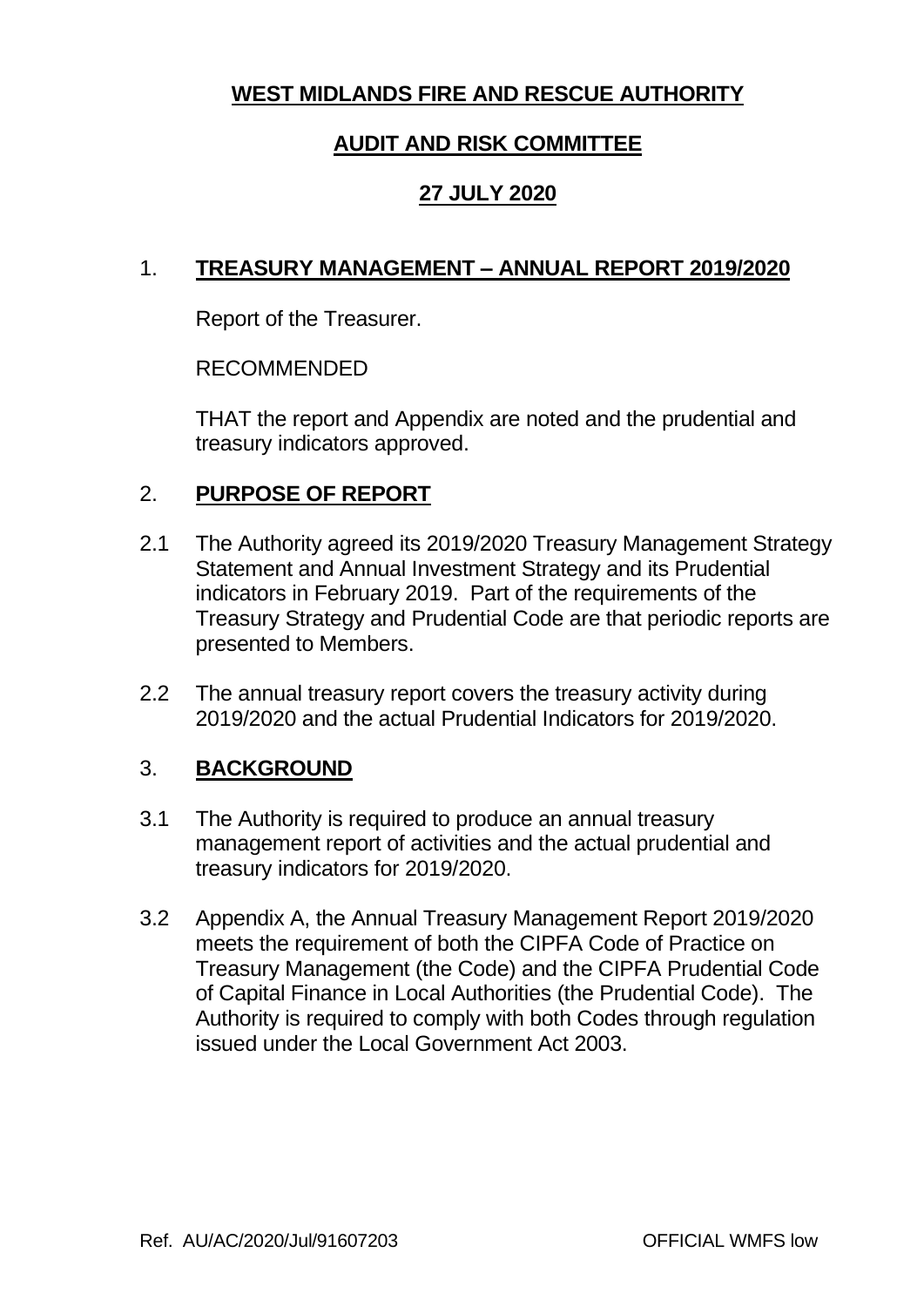### 4. **EQUALITY IMPACT ASSESSMENT**

In preparing this report, an initial Equality Impact Assessment is required and has not been carried out because the matters contained in this report do not relate to a policy change.

### 5. **LEGAL IMPLICATIONS**

The course of action recommended in this report does not raise issues which should be drawn to the attention of the Authority's Monitoring Officer.

### 6. **FINANCIAL IMPLICATIONS**

These are contained in the body of the report and the attached Appendix.

### 7. **ENVIRONMENTAL IMPLICATIONS**

There are no environmental implications arising from this report.

### **BACKGROUND PAPERS**

Authority's Budget and Precept Report – February 2019 Treasury Management Mid-Year Report – Audit and Risk Committee November 2019 Link Treasury Services – Treasury Management Bulletins and **Newsletters** 

The contact officer for this report is Deputy Chief Fire Officer Wayne Brown, telephone number 0121 380 6907.

MIKE GRIFFITHS **TREASURER**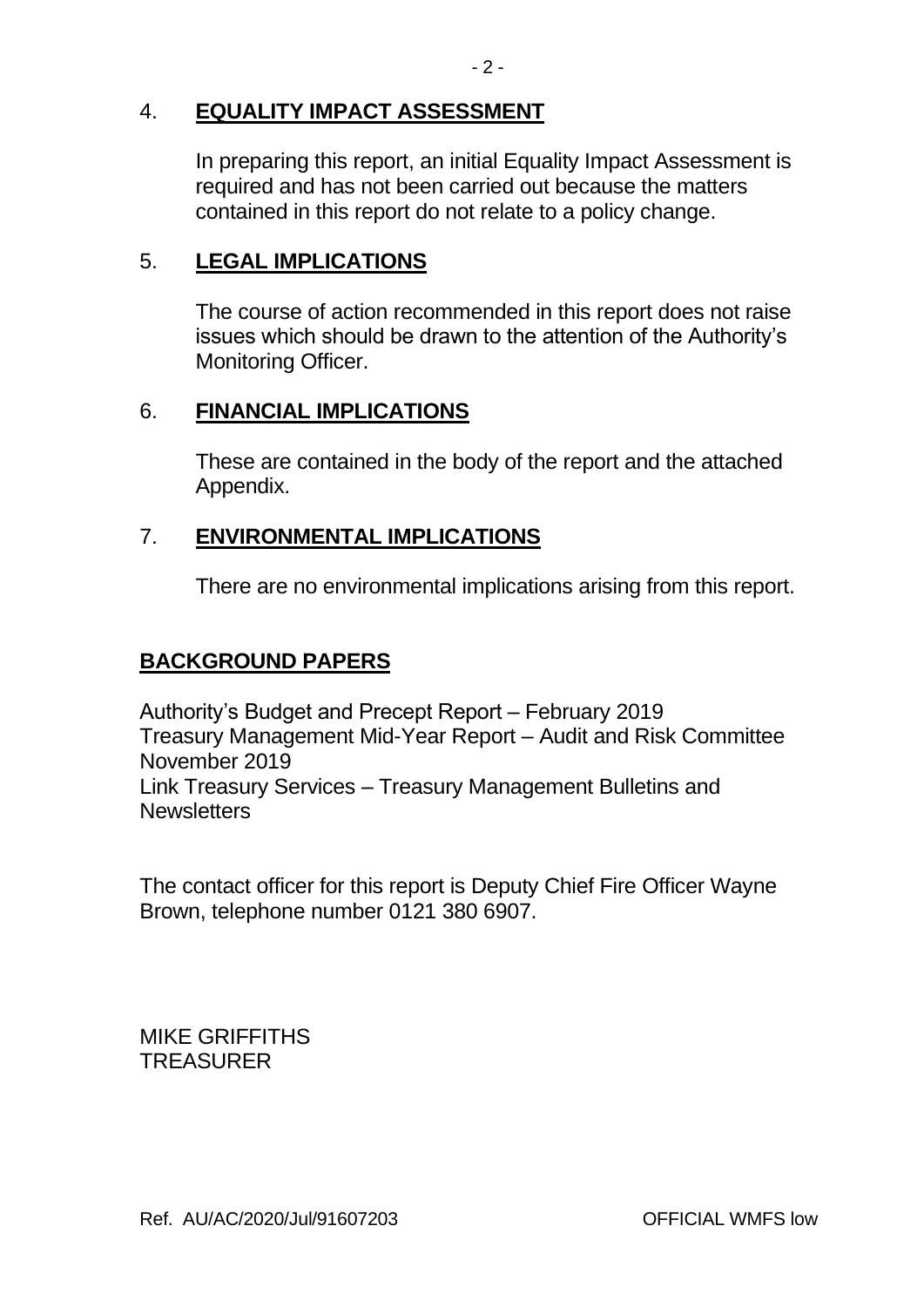**APPENDIX A**

# WEST MIDLANDS FIRE SERVICE



## **Annual Treasury Management Review**  2019/20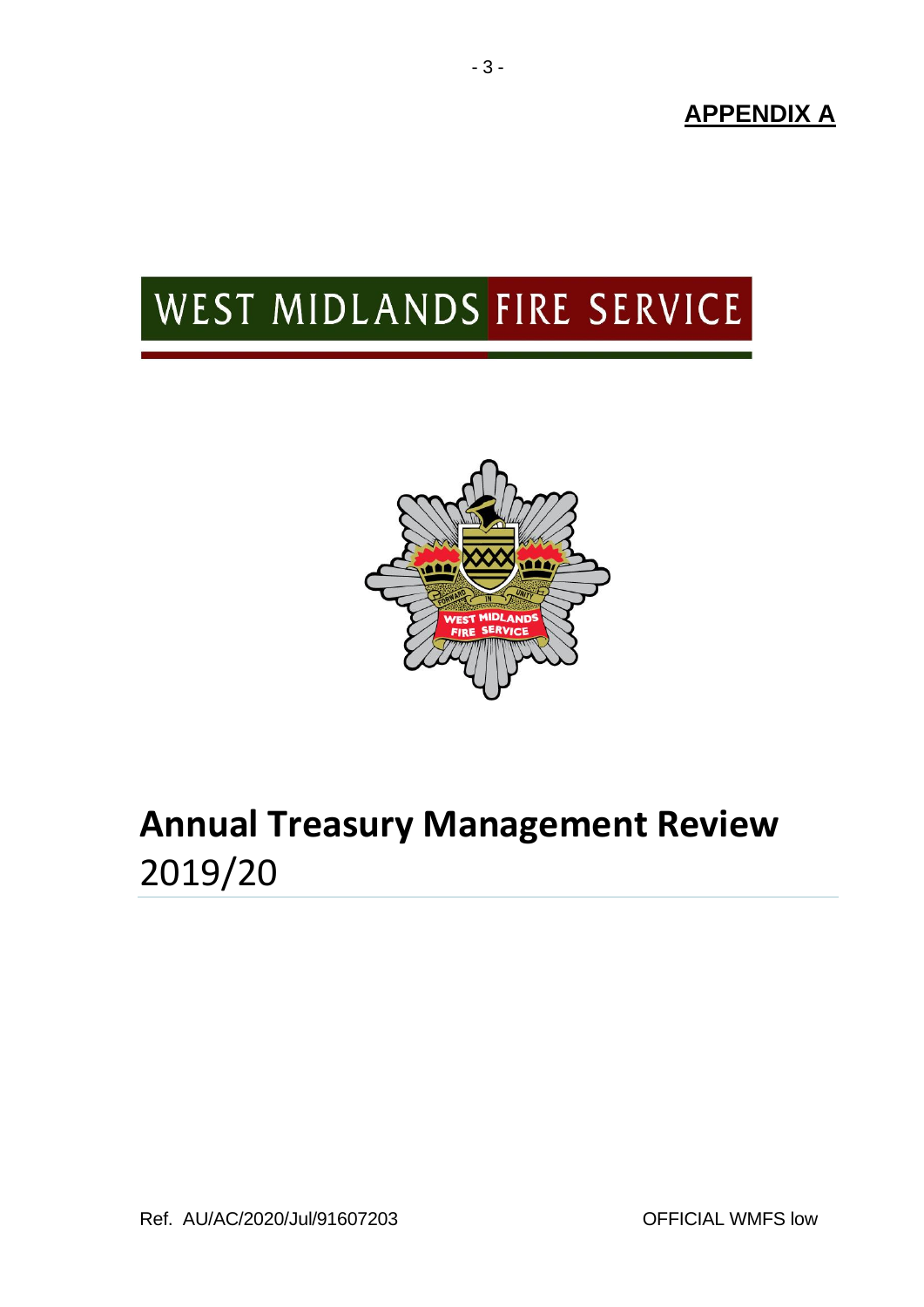### 1. **Introduction**

This Authority is required by regulations issued under the Local Government Act 2003 to produce an annual treasury management review of activities and the actual prudential and treasury indicators for 2019/20. This report meets the requirements of both the CIPFA Code of Practice on Treasury Management (the Code) and the CIPFA Prudential Code for Capital Finance in Local Authorities (the Prudential Code).

During 2019/20 the minimum reporting requirements were that the Authority should receive the following reports:

- an annual treasury strategy in advance of the year (Authority 18/02/2019)
- a mid-year treasury update report (Audit Committee 11/11/2019)
- an annual review following the end of the year describing the activity compared to the strategy (this report)

This report provides details of the outturn position for treasury activities and highlights compliance with the Authority's policies previously approved by Members.

During 2019/20 the Authority complied with its legislative and regulatory requirements. The key actual prudential and treasury indicators detailing the impact of capital expenditure activities during the year, with comparators, are as follows:

| Actual prudential and treasury indicators  | 2018/19  | 2019/20  |
|--------------------------------------------|----------|----------|
| Actual capital expenditure                 | £8.890m  | £5.283m  |
| <b>Total Capital Financing Requirement</b> | £37.143m | £36.259m |
| Financing costs to net revenue stream      | 2.4%     | 2.5%     |

The Treasurer confirms that no borrowing was undertaken for any capital purpose during 2019/20 and that the statutory borrowing limit (the authorised limit), was not breached.

As at 31<sup>st</sup> March 2020, the Authority's external debt was £35.697m (£36.002m) as at 31st March 2019) and its investment totalled £45.583m (£40.904m as at 31st March 2019).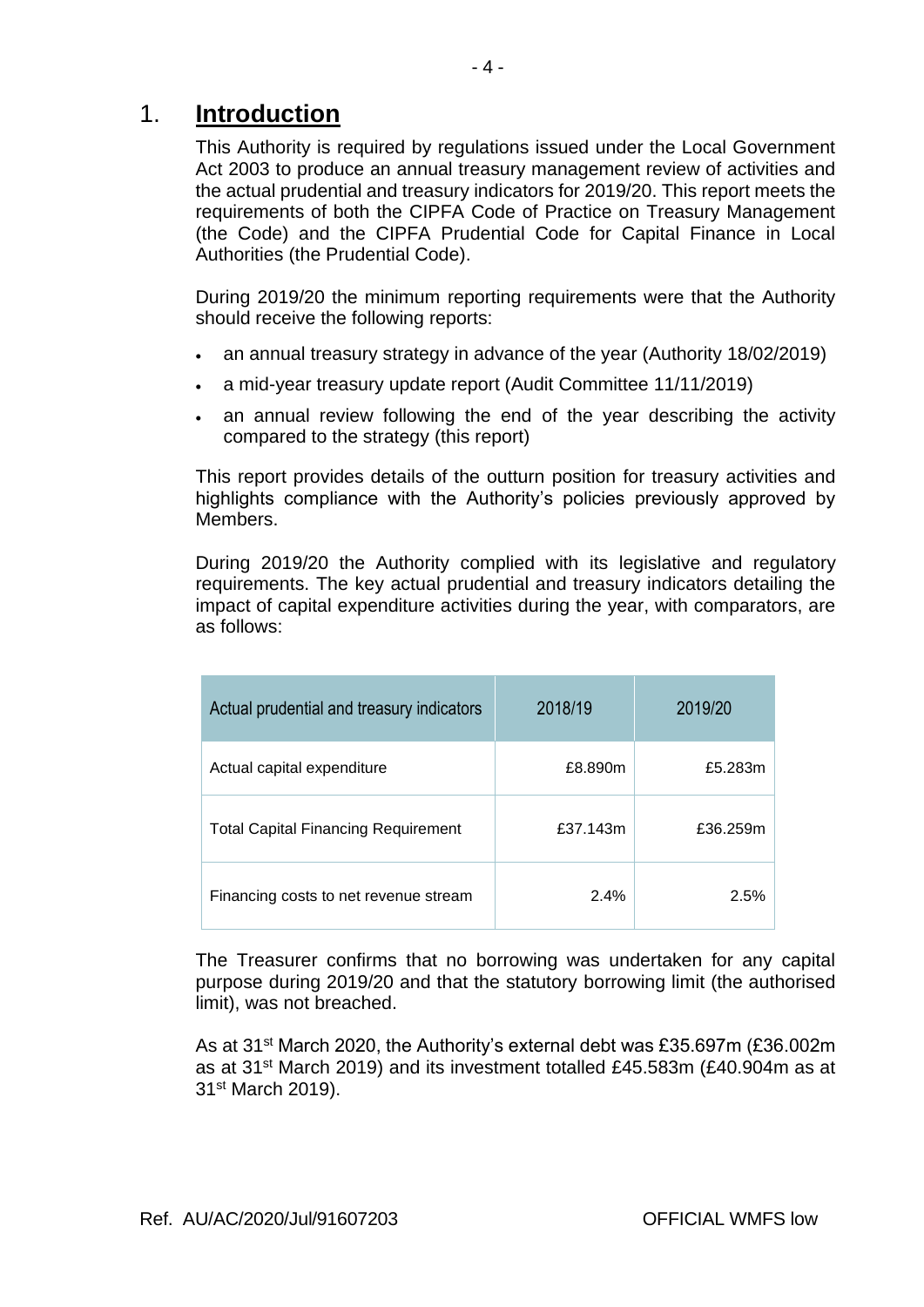### 2. **The Economy and Interest Rates**

**UK Brexit.** The main issue in 2019 was for the House of Commons to agree on a way forward for the UK over the issue of Brexit. This resulted in the resignation of Teresa May as the leader of the Conservative minority Government and the election of Boris Johnson as the new leader, on a platform of taking the UK out of the EU on 31 October 2019. The House of Commons duly frustrated that renewed effort and so a general election in December settled the matter once and for all by a decisive victory for the Conservative Party: that then enabled the UK to leave the EU on 31 January 2020. However, this still leaves much uncertainty as to whether there will be a reasonable trade deal achieved by the target deadline of the end of 2020. It is also unclear as to whether the coronavirus outbreak may yet impact on this deadline; however, the second and third rounds of negotiations have already had to be cancelled due to the virus.

**Economic growth** in 2019 has been very volatile with quarter 1 unexpectedly strong at 0.5%, quarter 2 dire at -0.2%, quarter 3 bouncing back up to +0.5% and quarter 4 flat at 0.0%, +1.1% y/y. 2020 started with optimistic business surveys pointing to an upswing in growth after the ending of political uncertainty as a result of the decisive result of the general election in December settled the Brexit issue. However, the three-monthly GDP statistics in January were disappointing, being stuck at 0.0% growth. Since then, the whole world has changed as a result of the coronavirus outbreak. It now looks likely that the closedown of whole sections of the economy will result in a fall in GDP of at least 15% in quarter two. What is uncertain, however, is the extent of the damage that will be done to businesses by the end of the lock down period, when the end of the lock down will occur, whether there could be a second wave of the outbreak, how soon a vaccine will be created and then how quickly it can be administered to the population. This leaves huge uncertainties as to how quickly the economy will recover.

Ref. AU/AC/2020/Jul/91607203 CERCLAL WMFS low After the Monetary Policy Committee raised Bank Rate from 0.5% to 0.75% in August 2018, Brexit uncertainty resulted in the MPC doing nothing until March 2020; at this point it was abundantly clear that the coronavirus outbreak posed a huge threat to the economy of the UK. Two emergency cuts in Bank Rate from 0.75% occurred in March, first to 0.25% and then to 0.10%. These cuts were accompanied by an increase in quantitative easing (QE), essentially the purchases of gilts (mainly) by the Bank of England of £200bn. The Government and the Bank were also very concerned to stop people losing their jobs during this lockdown period. Accordingly, the Government introduced various schemes to subsidise both employed and self-employed jobs for three months while the country is locked down. It also put in place a raft of other measures to help businesses access loans from their banks, (with the Government providing guarantees to the banks against losses), to tide them over the lock down period when some firms may have little or no income. However, at the time of writing, this leaves open a question as to whether some firms will be solvent, even if they take out such loans, and some may also choose to close as there is, and will be, insufficient demand for their services. At the time of writing, this is a rapidly evolving situation so there may be further measures to come from the Bank and the Government. The measures to support jobs and businesses already taken by the Government will result in a huge increase in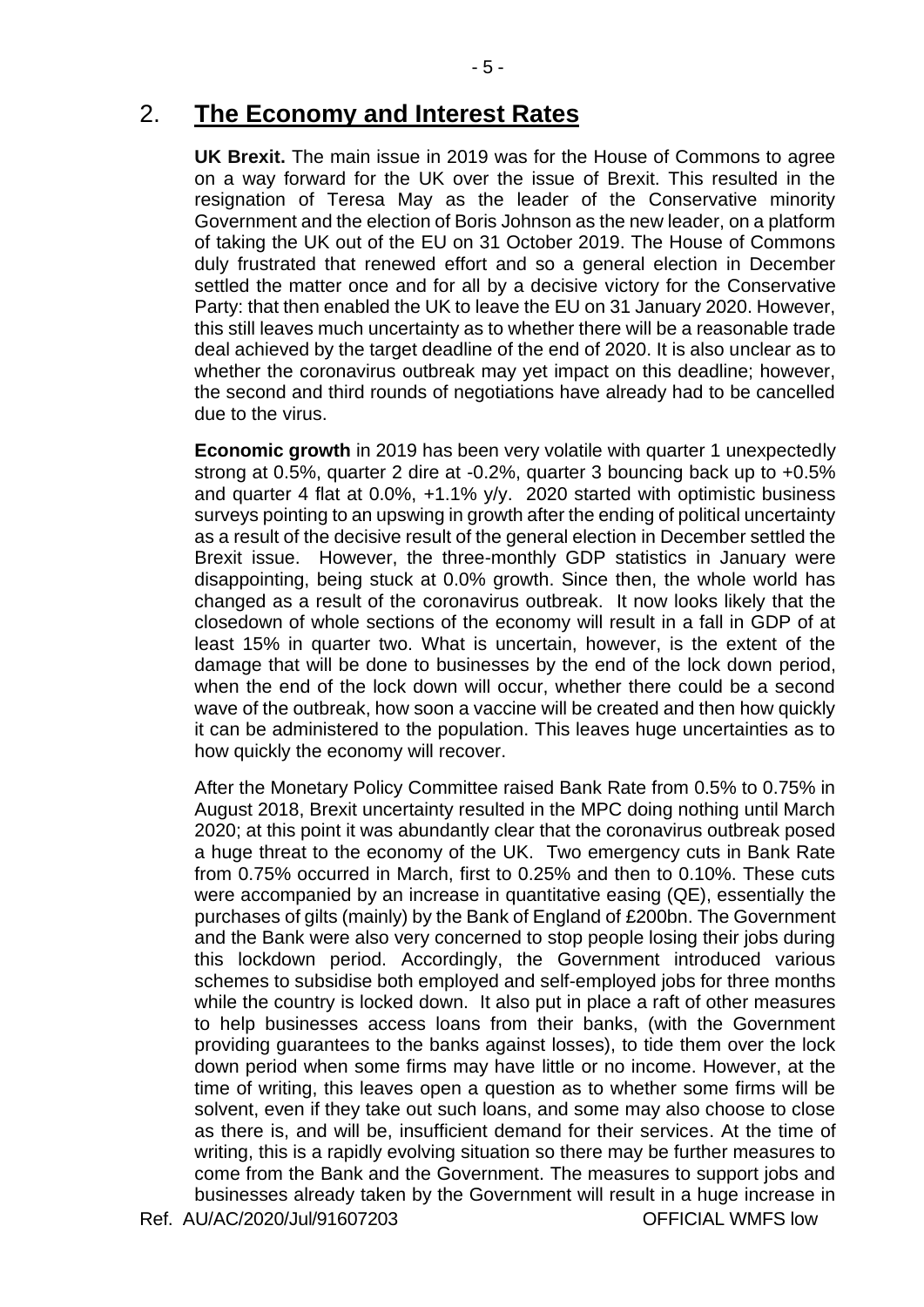the annual budget deficit in 2020/21 from 2%, to nearly 11%. The ratio of debt to GDP is also likely to increase from 80% to around 105%. In the Budget in March, the Government also announced a large increase in spending on infrastructure; this will also help the economy to recover once the lockdown is ended. Provided the coronavirus outbreak is brought under control relatively swiftly, and the lockdown is eased, then it is hoped that there would be a sharp recovery, but one that would take a prolonged time to fully recover previous lost momentum.

**Inflation** has posed little concern for the MPC during the last year, being mainly between 1.5 – 2.0%. It is also not going to be an issue for the near future as the world economy will be heading into a recession which is already causing a glut in the supply of oil which has fallen sharply in price. Other prices will also be under downward pressure while wage inflation has also been on a downward path over the last half year and is likely to continue that trend in the current environment. While inflation could even turn negative in the Eurozone, this is currently not likely in the UK.

**Employment** had been growing healthily through the last year but is now heading for a hit in 2020. The good news over the last year is that wage inflation has been significantly higher than CPI inflation which means that consumer real spending power had been increasing and so will have provided support to GDP growth. However, while people cannot leave their homes to do non-food shopping, retail sales will also take a big hit.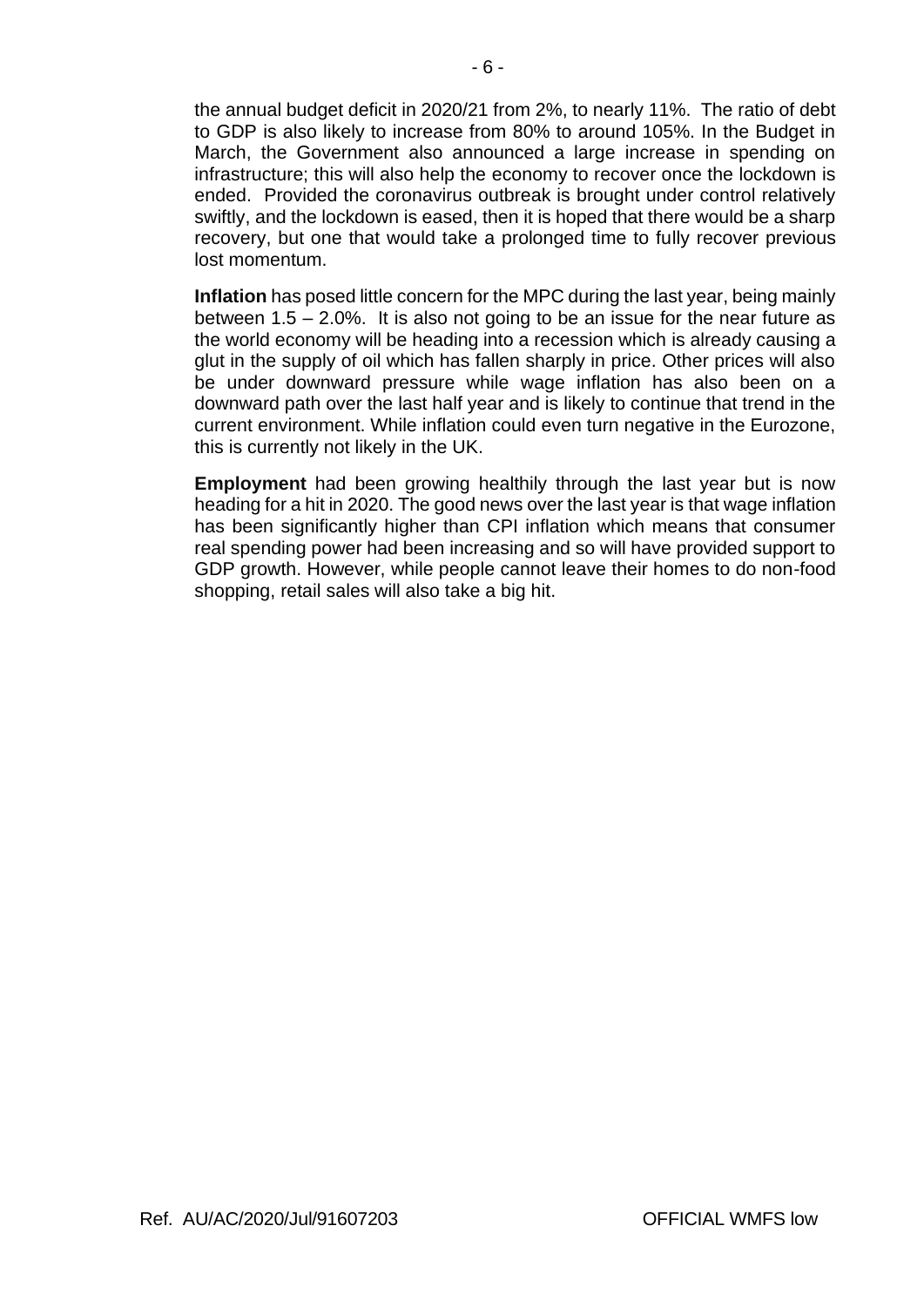## 3. **The Authority's Capital Expenditure and Financing**

The Authority undertakes capital expenditure on long-term assets. These activities may either be:

- Financed immediately through the application of capital or revenue resources (capital receipts, capital grants, revenue contributions etc.), which has no resultant impact on the Authority's borrowing need; or
- If insufficient financing is available, or a decision is taken not to apply resources, the capital expenditure will give rise to a borrowing need.

|                                                              | 2018/19<br>Actual<br>£m | 2019/20<br>Actual<br>£m |  |
|--------------------------------------------------------------|-------------------------|-------------------------|--|
|                                                              |                         |                         |  |
| <b>Total capital expenditure</b>                             | 8.809                   | 5.283                   |  |
| Resourced by:                                                |                         |                         |  |
| Capital receipts                                             | 0.000                   | 0.000                   |  |
| Capital grants                                               | 0.660                   | 0.083                   |  |
| <b>Revenue Contribution to Capital</b>                       | 8.149                   | 5.200                   |  |
| <b>Capital Expenditure Financed from</b><br><b>Borrowing</b> | $\bf{0}$                | n                       |  |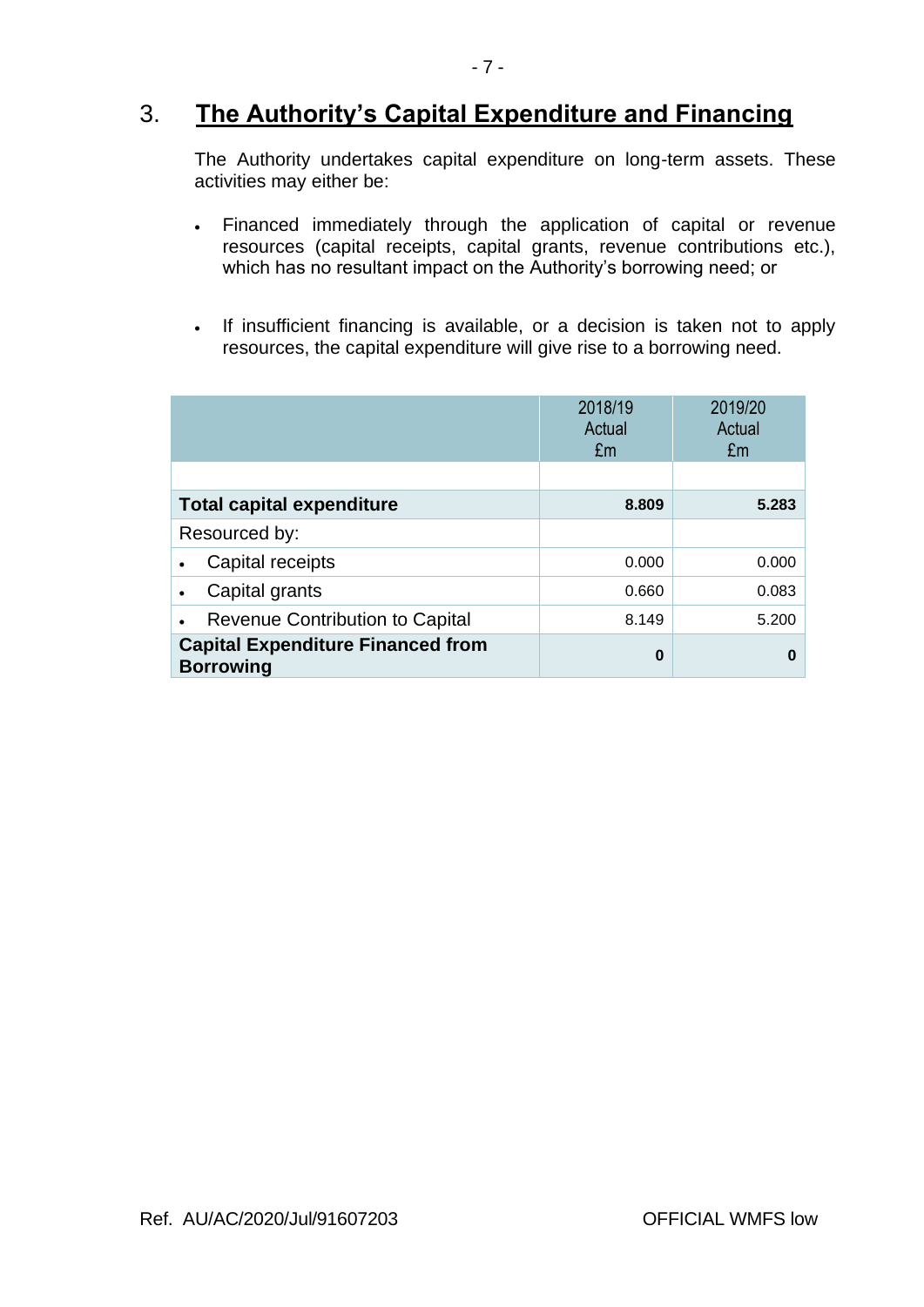## **4. Overall Treasury Position as at 31 March 2020**

The Authority's underlying need to borrow for capital expenditure is termed the Capital Financing Requirement (CFR). This figure is a gauge of the Authority's debt position. The CFR results from the capital activity of the Authority and what resources have been used to pay for the capital spend. It represents the 2019/20 unfinanced capital expenditure, and prior years' net or unfinanced capital expenditure which has not yet been paid for by revenue or other resources.

Part of the Authority's treasury activities is to address the funding requirements for this borrowing need. Depending on the capital expenditure programme, the treasury service organises the Authority's cash position to ensure that sufficient cash is available to meet the capital plans and cash flow requirements. This may be sourced through borrowing from external bodies (such as the Government, through the Public Works Loan Board [PWLB] or the money markets), or utilising temporary cash resources.

**Reducing the CFR** – the Authority's underlying borrowing need (CFR) is not allowed to rise indefinitely. Statutory controls are in place to ensure that capital assets are broadly charged to revenue over the life of the asset. The Authority is required to make an annual revenue charge, called the Minimum Revenue Provision (MRP), to reduce the CFR. This is effectively a repayment of the borrowing need. This differs from the treasury management arrangements which ensure that cash is available to meet capital commitments. External debt can also be borrowed or repaid at any time, but this does not change the CFR.

The total CFR can also be reduced by:

- the application of additional capital financing resources (such as unapplied capital receipts);
- charging more than the statutory revenue charge (MRP) each year through a Voluntary Revenue Provision (VRP).

The Authority's Treasury Management Strategy Report for 2019/20 was approved 18 February 2019.

The Authority's CFR for the year is shown below and represents a key prudential indicator.

| <b>CFR</b>                         | 31 March 2019<br>Actual<br>Em | 31 March 2020<br>Actual<br>£m |
|------------------------------------|-------------------------------|-------------------------------|
| Opening balance                    | 37.977                        | 37.143                        |
| Add unfinanced capital expenditure | 0                             | 0                             |
| Less MRP                           | (0.834)                       | (0.884)                       |
| Less VRP                           | 0                             | 0                             |
| Closing balance                    | 37.143                        | 36.259                        |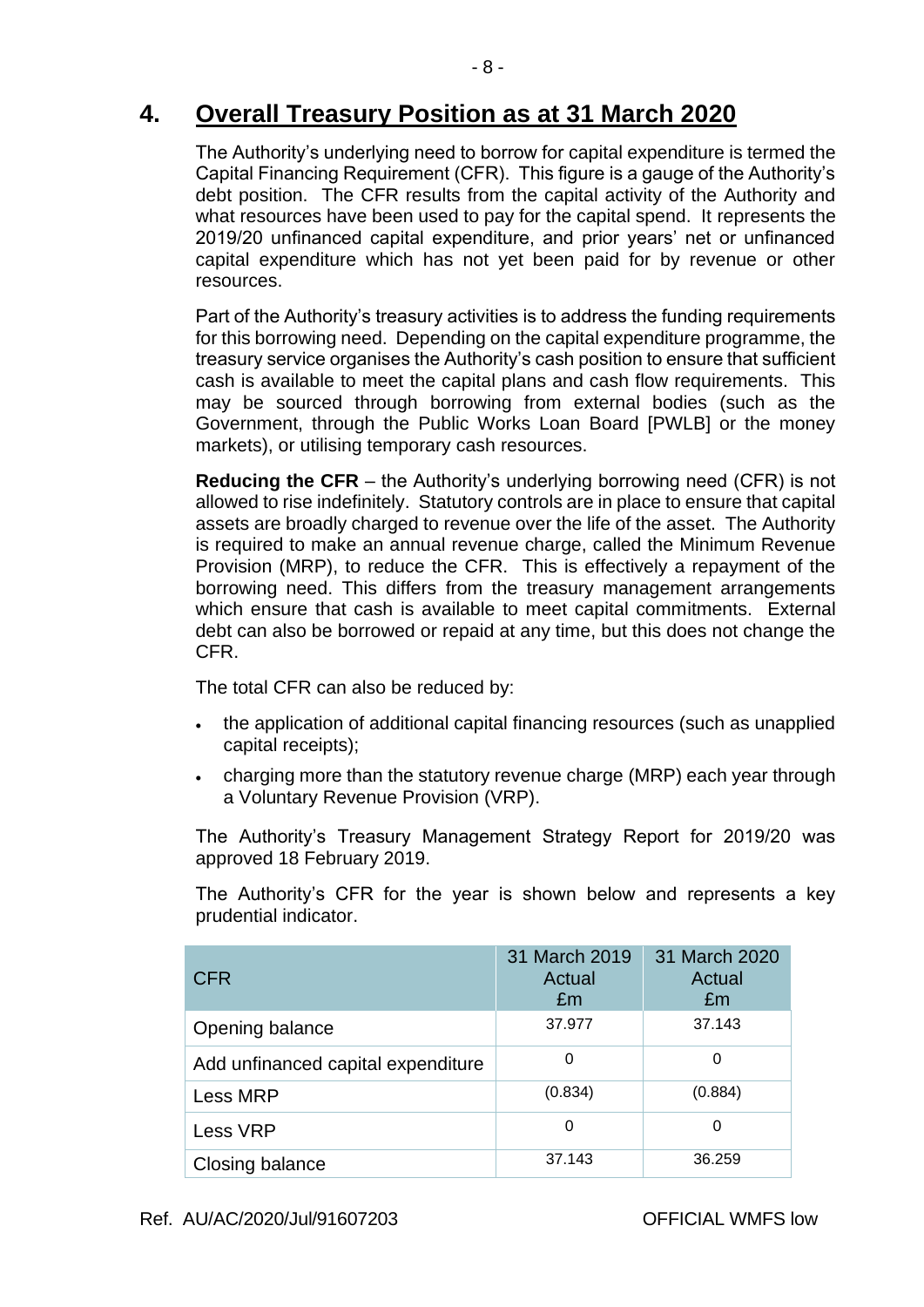Borrowing activity is constrained by prudential indicators for gross borrowing and the CFR, and by the authorised limit.

**Gross borrowing and the CFR** - in order to ensure that borrowing levels are prudent over the medium term and only for a capital purpose, the Authority should ensure that its gross external borrowing does not, except in the short term, exceed the total of the capital financing requirement in the preceding year (2019/20) plus the estimates of any additional capital financing requirement for the current (2020/21) and next two financial years. This essentially means that the Authority is not borrowing to support revenue expenditure. This indicator allows the Authority some flexibility to borrow in advance of its immediate capital needs in 2019/20.

|                               | 31 March 2019<br>Actual<br>£m | 31 March 2020<br>Actual<br>£m |
|-------------------------------|-------------------------------|-------------------------------|
| <b>External Debt</b>          | 36.002                        | 35.697                        |
| Investments                   | 40.904                        | 45.583                        |
| <b>Net Borrowing Position</b> | (4.902)                       | (9.886)                       |
| <b>CFR</b>                    | 37.143                        | 36.259                        |

**The authorised limit** - the authorised limit is the "affordable borrowing limit" required by s3 of the Local Government Act 2003. The Authority does not have the power to borrow above this level. The table below demonstrates that during 2019/20 the Authority has maintained gross borrowing within its authorised limit.

**The operational boundary** – the operational boundary is the expected borrowing position of the Authority during the year. Periods where the actual position is either below or over the boundary is acceptable subject to the authorised limit not being breached.

**Actual financing costs as a proportion of net revenue stream** - this indicator identifies the trend in the cost of capital (borrowing and other long term obligation costs net of investment income) against the net revenue stream.

|                                                          | 2018/19 | 2019/20 |
|----------------------------------------------------------|---------|---------|
| Authorised limit                                         | £45m    | £44m    |
| Operational boundary                                     | £41m    | £40m    |
| Maximum gross borrowing position                         | £38m    | £37m    |
| Financing costs as a proportion of net revenue<br>stream | 2.4%    | 2.5%    |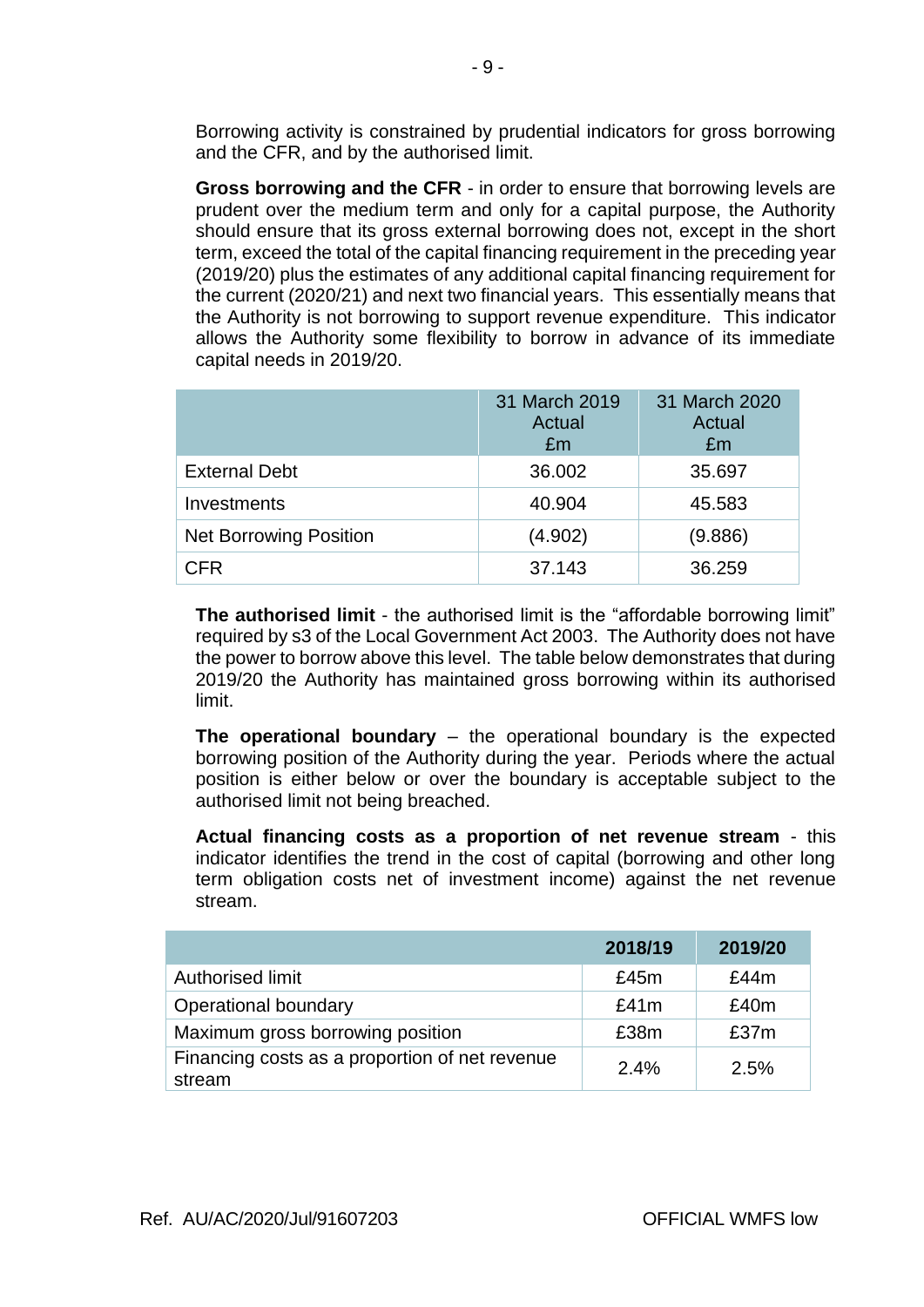## **5. Overall Treasury Position as at 31 March 2020**

The Authority's investment position is organised with the treasury management service at Sandwell MBC, in order to ensure adequate liquidity for revenue and capital activities, security for investments and to manage risks within all treasury management activities.

Procedures and controls to achieve these objectives are well established both through Member reporting, and through officer activity detailed in the Authority's Treasury Management Practices.

At the beginning and the end of 2019/20 the Authority's position was as follows:

|                             | 31 March 2019<br><b>Principal</b><br>£m | Rate/<br><b>Return</b> | 31 March 2020<br><b>Principal</b><br>£m | Rate/<br><b>Return</b> |
|-----------------------------|-----------------------------------------|------------------------|-----------------------------------------|------------------------|
| <b>Fixed Rate</b><br>Loans: |                                         |                        |                                         |                        |
| <b>PWLB</b>                 | £33.1                                   | 5.3%                   | £33.1                                   | 5.3%                   |
| <b>Ex WMCC</b>              | £2.9                                    | 5.6%                   | £2.6                                    | 5.6%                   |
| <b>Total Debt</b>           | £36.0                                   | 5.4%                   | £35.7                                   | 5.4%                   |
| <b>CFR</b>                  | £37.1                                   |                        | £36.3                                   |                        |
| Over / (under)<br>borrowing | (E1.1)                                  |                        | (E0.6)                                  |                        |
| Investments:                |                                         |                        |                                         |                        |
| <b>Sandwell MBC</b>         | £40.9                                   | 0.7%                   | £45.6                                   | 0.9%                   |
| <b>Net Debt</b>             | (£4.9)                                  |                        | (E9.9)                                  |                        |

The maturity structure of the debt portfolio was as follows:

|                                | 31 March 2019<br><b>Actual</b><br>£m | <b>31 March 2020</b><br><b>Actual</b><br>£m |
|--------------------------------|--------------------------------------|---------------------------------------------|
| Under 12 months                | 305                                  | 1.992                                       |
| 12 months and within 24 months | 2.022                                | 2.476                                       |
| 24 months and within 5 years   | 3.836                                | 1.685                                       |
| 5 years and within 10 years    | 3.139                                | 2.834                                       |
| 10 years and above             | 26.700                               | 26.700                                      |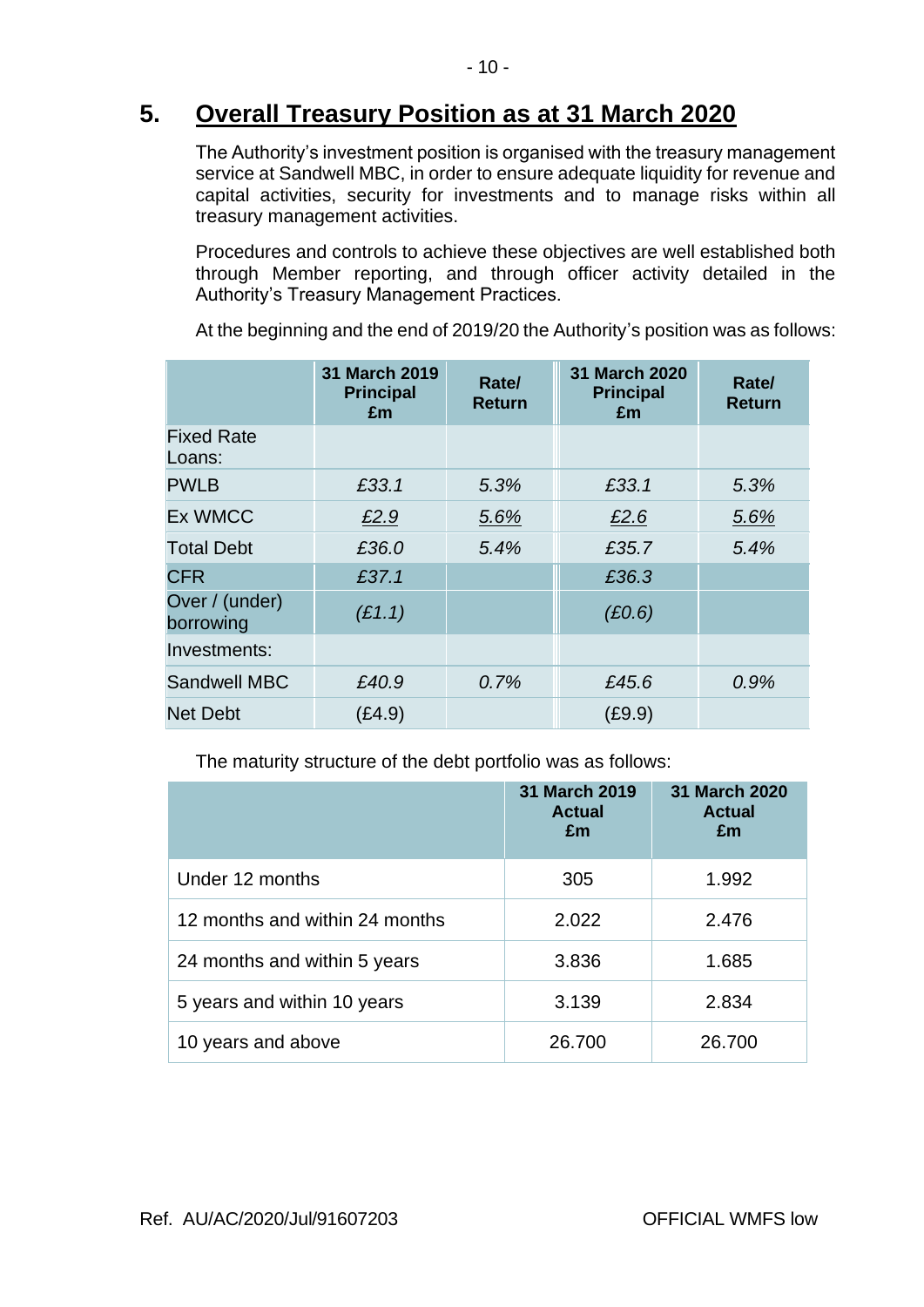## 6. **The Strategy for 2019/20**

Investment returns remained low during 2019/20. The expectation for interest rates within the treasury management strategy for 2019/20 was that Bank Rate would stay at 0.75% during 2019/20 as it was not expected that the MPC would be able to deliver on an increase in Bank Rate until the Brexit issue was finally settled. However, there was an expectation that Bank Rate would rise after that issue was settled but would only rise to 1.0% during 2020.

Rising concerns over the possibility that the UK could leave the EU at the end of October 2019 caused longer term investment rates to be on a falling trend for most of April to September. They then rose after the end of October deadline was rejected by the Commons but fell back again in January before recovering again after the 31 January departure of the UK from the EU. When the coronavirus outbreak hit the UK in February/March, rates initially plunged but then rose sharply back up again due to a shortage of liquidity in financial markets. As longer term rates were significantly higher than shorter term rates during the year, value was therefore sought by placing longer term investments where cash balances were sufficient to allow this.

While the Authority has taken a cautious approach to investing, it is also fully appreciative of changes to regulatory requirements for financial institutions in terms of additional capital and liquidity that came about in the aftermath of the financial crisis. These requirements have provided a far stronger basis for financial institutions, with annual stress tests by regulators evidencing how institutions are now far more able to cope with extreme stressed market and economic conditions.

Investment balances have been kept to a minimum through the agreed strategy of using reserves and balances to support internal borrowing, rather than borrowing externally from the financial markets. External borrowing would have incurred an additional cost, due to the differential between borrowing and investment rates. Such an approach has also provided benefits in terms of reducing the counterparty risk exposure, by having fewer investments placed in the financial markets.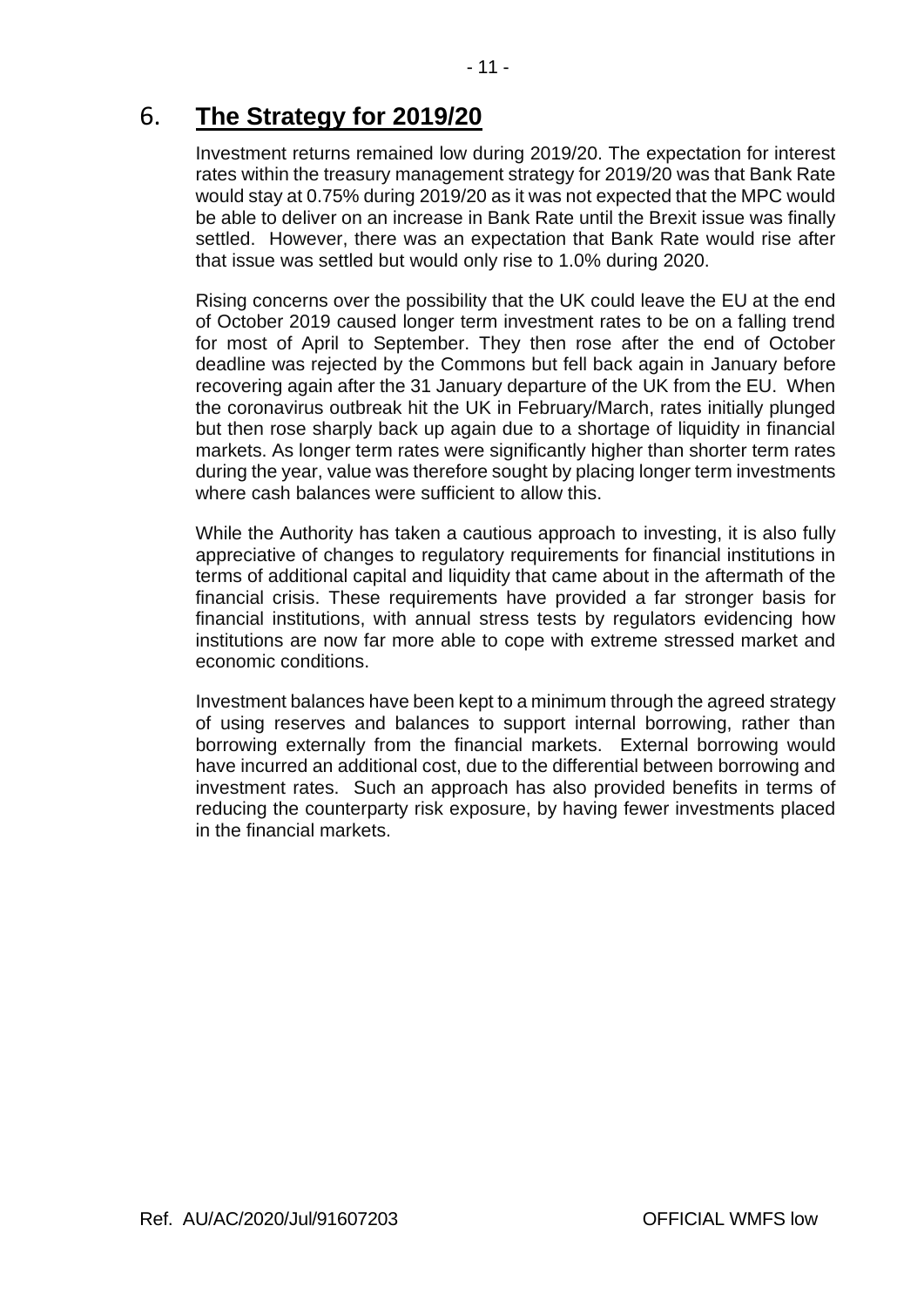

#### **Investment strategy and control of interest rate risk**

|                  | <b>Bank Rate</b> | 7 day      | 1 mth      | 3 mth      | 6 mth      | $12 \text{ mth}$ |
|------------------|------------------|------------|------------|------------|------------|------------------|
| High             | 0.75             | 0.58       | 0.61       | 0.72       | 0.83       | 0.98             |
| <b>High Date</b> | 01/04/2019       | 09/05/2019 | 15/04/2019 | 01/04/2019 | 01/04/2019 | 15/04/2019       |
| Low              | 0.10             | 0.00       | 0.11       | 0.26       | 0.31       | 0.39             |
| Low Date         | 19/03/2020       | 25/03/2020 | 23/03/2020 | 11/03/2020 | 11/03/2020 | 11/03/2020       |
| Average          | 0.72             | 0.53       | 0.56       | 0.63       | 0.70       | 0.80             |
| Spread           | 0.65             | 0.58       | 0.50       | 0.46       | 0.52       | 0.59             |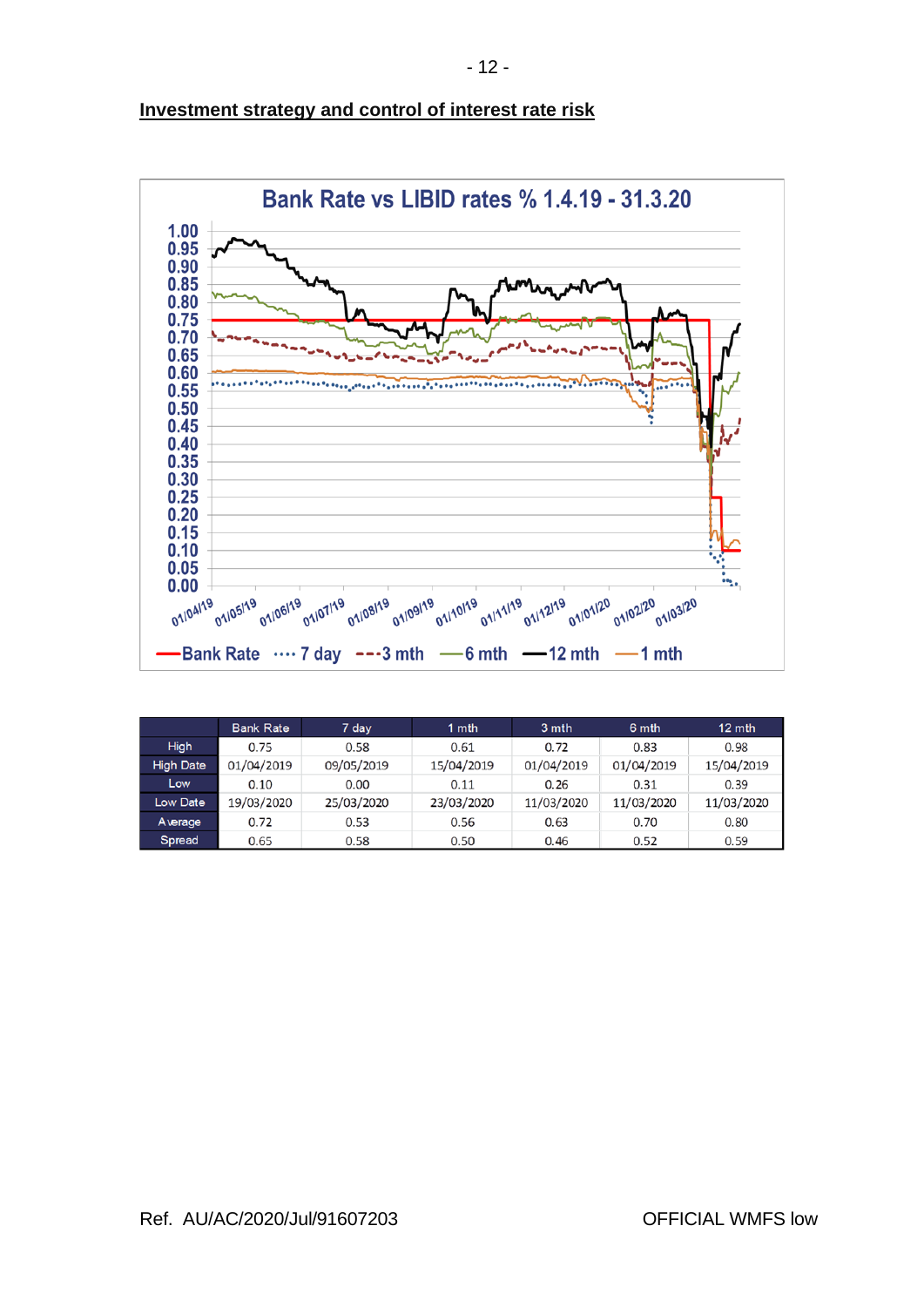## 7. **Borrowing Rates in 2019/20**

The graphs for PWLB rates show, for a selection of maturity periods, the average borrowing rates, the high and low points in rates, spreads and individual rates at the start and the end of the financial year.

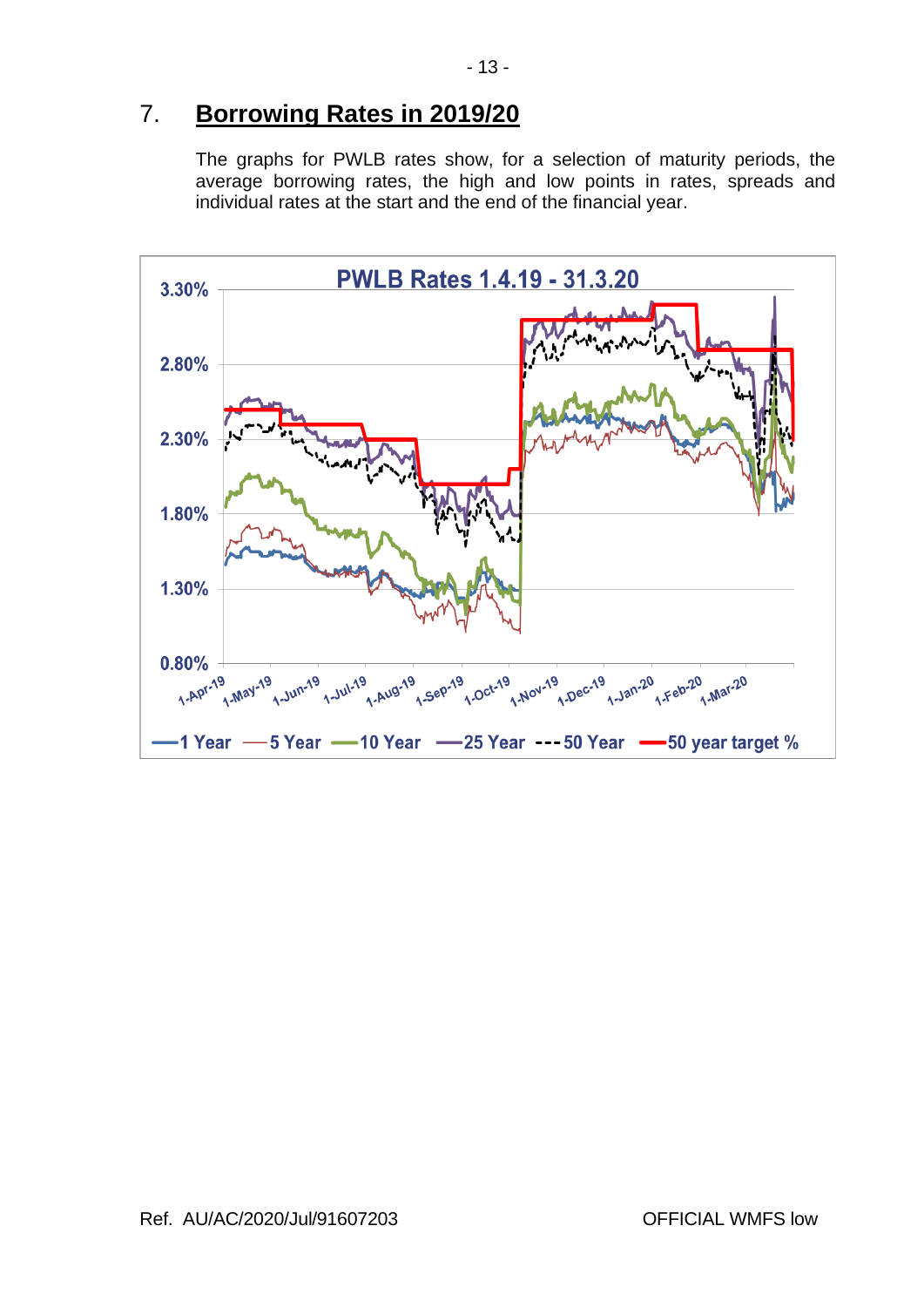## 8. **Borrowing Outturn for 2019/20**

Borrowing – No borrowing was undertaken during 2019/20.

Rescheduling – No rescheduling was undertaken during 2019/20.